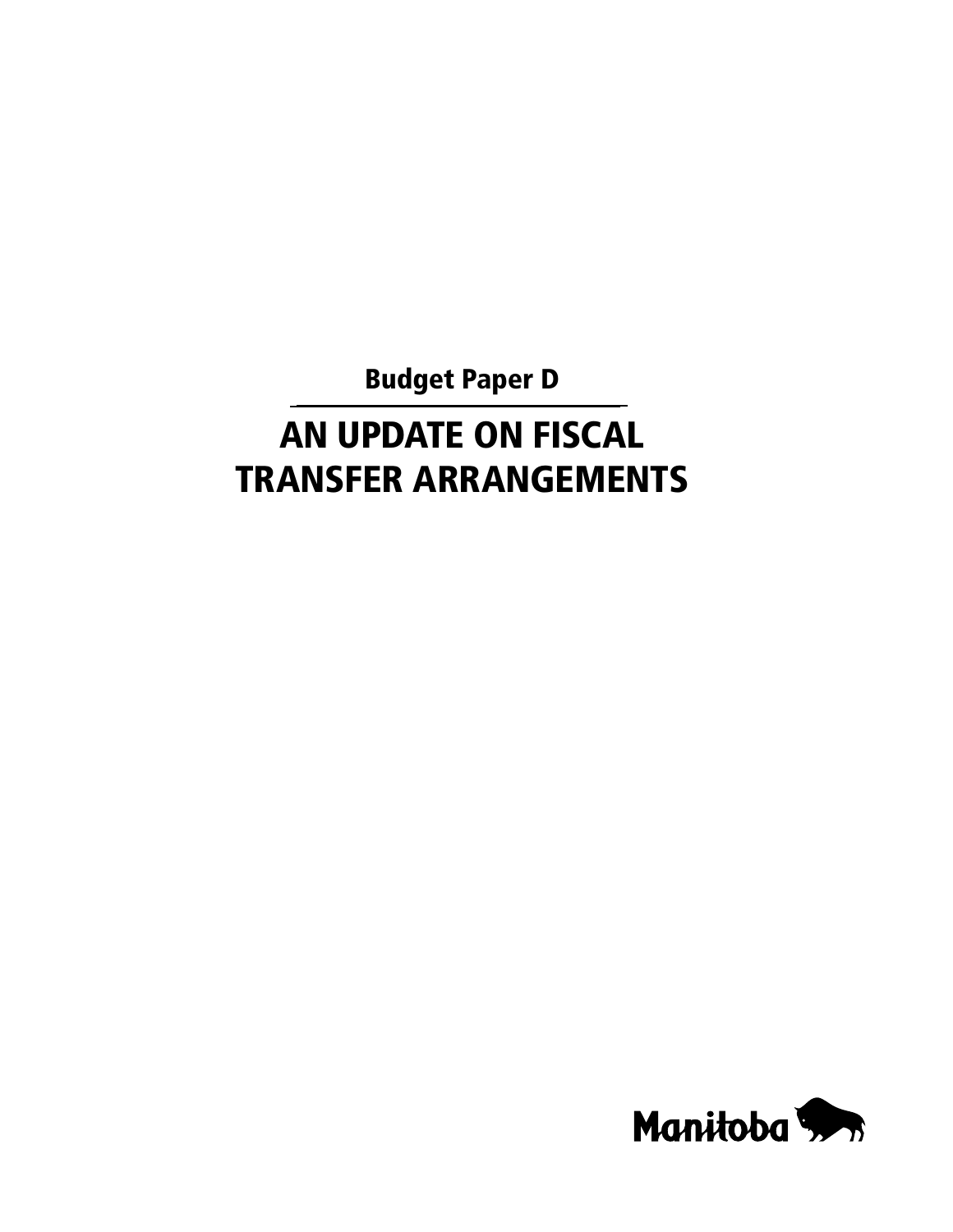# AN UPDATE ON FISCAL TRANSFER ARRANGEMENTS

| <b>CONTENTS</b> |  |
|-----------------|--|
|                 |  |
|                 |  |
|                 |  |
|                 |  |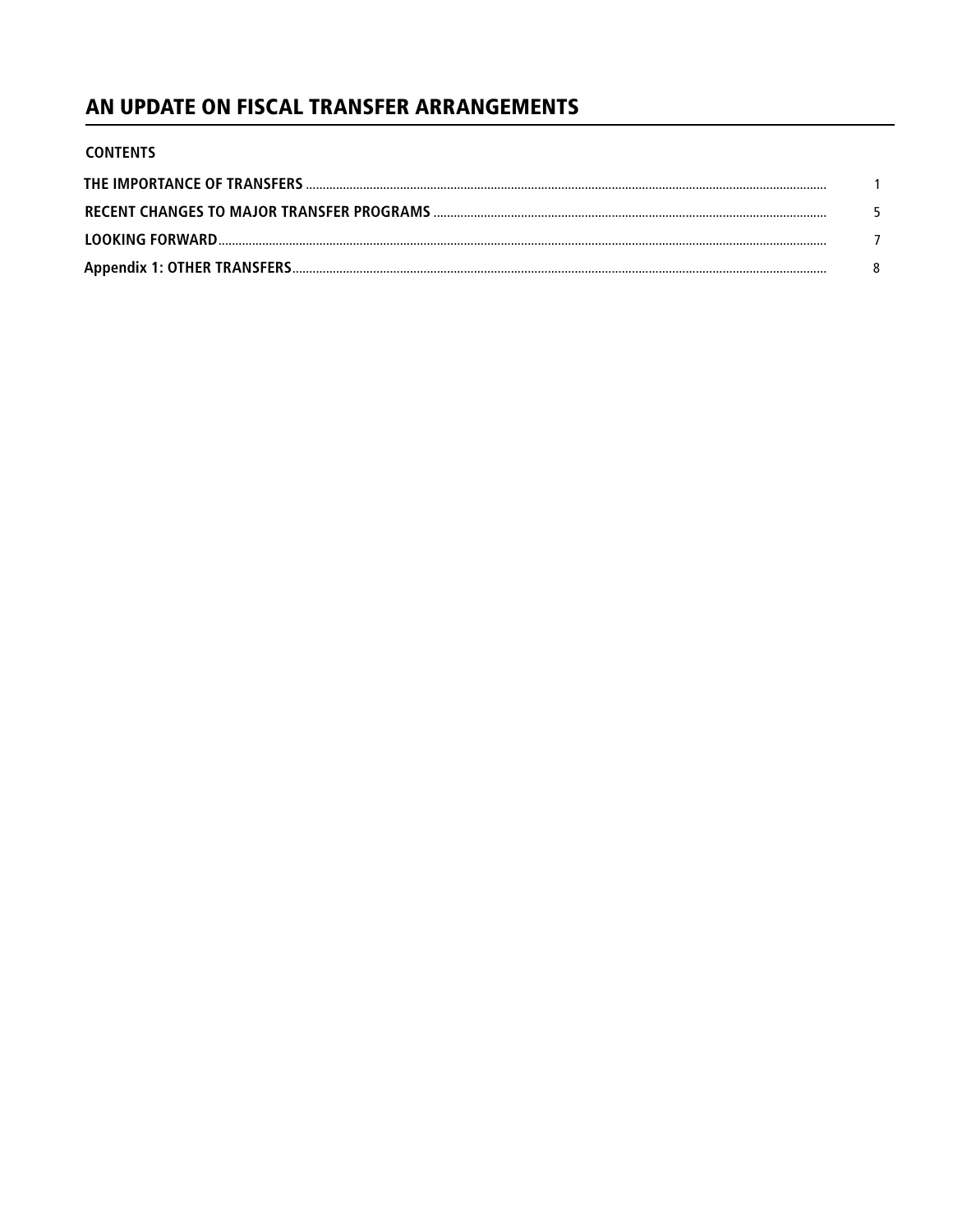The legislation governing Canada's major federal transfer programs will expire on March 31, 2014. Manitoba has begun work with the federal government and the other provinces and territories to renew Canada's fiscal transfer arrangements. The key objectives of the renewal process must be to develop an approach that provides an adequate and appropriate level of transfers overall and allocates these funds to jurisdictions in a fair and principled manner.

# THE IMPORTANCE OF TRANSFERS

In 2011/12, the federal government will transfer close to \$58 billion, approximately 23% of total federal program expenses, to the provinces and territories through the major transfer arrangements: the Canada Health Transfer (CHT), the Canada Social Transfer (CST), Equalization<sup>1</sup> and Territorial Formula Financing (TFF). Payments provided through these programs are a significant source of revenue for all provinces and territories to provide the services important to all Canadians. A variety of approaches to allocating these funds have been applied over the years.

Effective fiscal arrangements are now, and will continue to be, a key factor in Canada's success as a federation. Provinces have primary constitutional spending responsibilities in areas such as health care, post-secondary education and social services. However, not all provinces have the same revenue-raising capacity to address these responsibilities due to differences in a number of areas, including demographics, geography, natural resource endowments, and personal and business incomes.

As a federation, Canada is different from countries with a single level of government. In those countries, the central government can apply a single tax system and provide a consistent level of public services for residents in all parts of the country. In a decentralized country like Canada, a strong fiscal transfer program is critical to ensure that all Canadians in all parts of the country have reasonably comparable levels of public services at reasonably



Source: Department of Finance Canada Protection and Offshore Accord payments.

comparable levels of taxation. The federal government has a key role in collecting and distributing funds on behalf of all Canadians.

All provinces and territories receive major federal transfer payments, and these programs are 100% funded by federal revenues collected from across Canada.<sup>2</sup> Among these transfers is Canada's Equalization Program. This program, the principle of which is enshrined in the Constitution, is the backbone of Canada's federal-provincial fiscal arrangements. is are 100% funded by riscal arrangements.

Both sections 36(1) and 36(2) of the *Constitution Act, 1982*, are important to understanding the rationale for the Canadian Equalization Program and its context within the broader federal transfer system. In his paper, "Evaluating the Equalization Program–Notes for the Expert Panel on Equalization and Territorial Formula Financing," Robin Boadway supports this view. He notes: "Section 36(2) is specific to equalization, but section 36(1) reinforces the role of equalization along with the system of social transfers (CHT and CST) as instruments for the promoting equality of opportunity, furthering economic development and providing essential public services of reasonable quality."

reduce the fiscal capacity of non-Equalization-receiving provinces (i.e., those above the established standard).

<sup>1</sup> includes Equalization, Total Transfers Protection, and Offshore Accord payments

<sup>2</sup> Equalization entitlements are determined by measuring provinces' abilities to raise revenues – known as "fiscal capacity." Before any adjustments, a province's per capita Equalization entitlement is equal to the amount by which its fiscal capacity is below the average fiscal capacity of all provinces – known as the "10-province standard." (Department of Finance Canada) It is worth noting that federal transfers, including Equalization, do not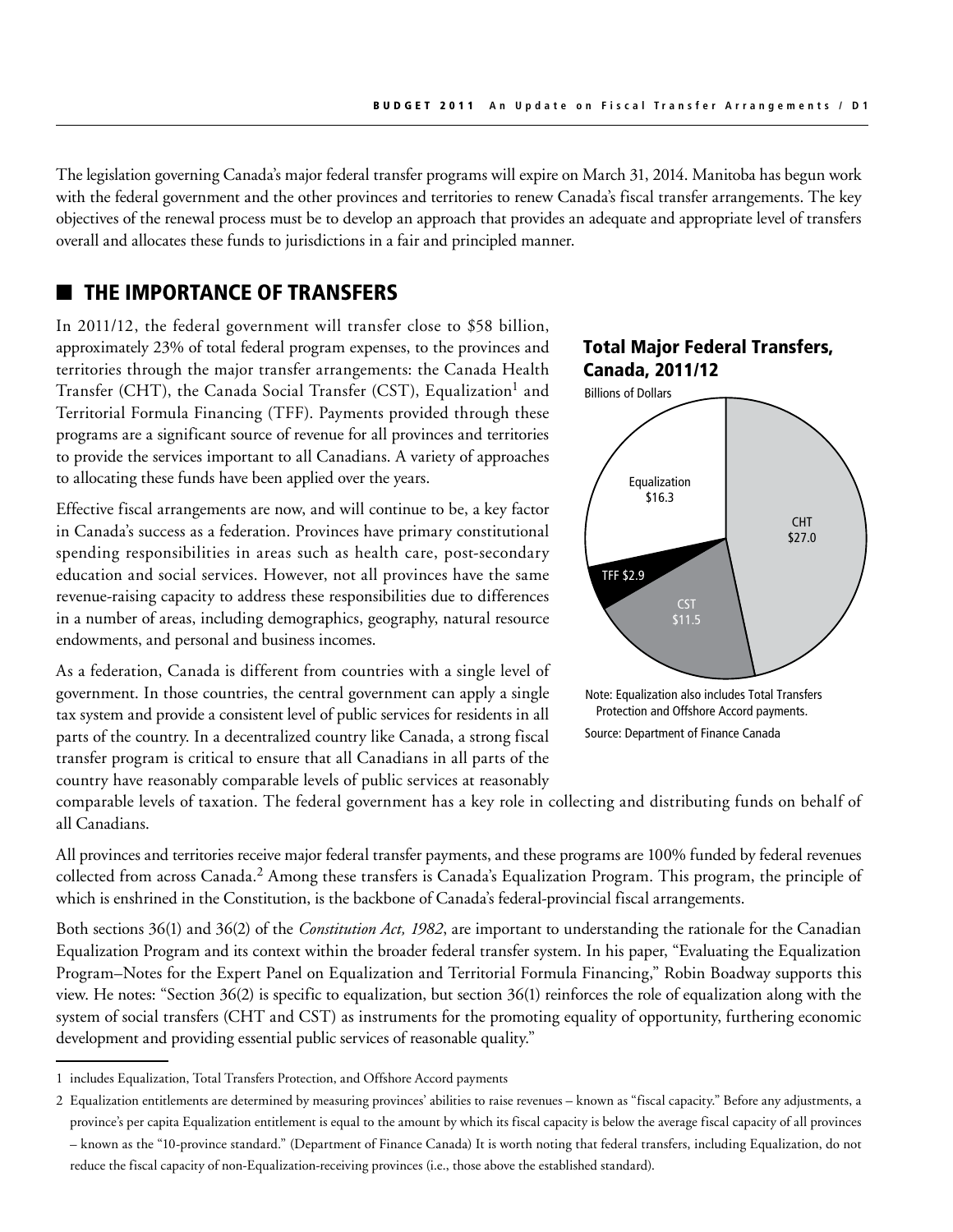#### **Description of Major Federal Transfers**

#### **Canada Health Transfer and Canada Social Transfer**

Through the CHT and the CST the federal government provides payments to all provinces and territories to help support the delivery of vital health and social programs. In 2011/12, combined national CHT and CST payments will total over \$38 billion.

The CHT is the main federal transfer in support of health care. The CHT supports the federal government's commitment to maintaining a national program as well as the conditions of the *Canada Health Act* (comprehensiveness, universality, portability, accessibility and public administration and specific provisions related to extra billing and user charges). Provinces and territories must comply with the conditions of the Act to qualify for the full cash transfer. In 2011/12, the national total CHT will be \$27 billion.

Total annual CHT cash levels are set in legislation until 2013/14 and reflect the agreement on the 10-Year Plan to Strengthen Health Care, signed by all First Ministers in September 2004. Under the 10-Year Plan, the federal government committed \$41 billion in new, long-term funding, including a 6% annual escalator, beginning in 2006/07.

The CST is a block transfer to provinces and territories in support of post-secondary education, social assistance and social services; early childhood development and early learning; and child care. The CST has been allocated on an equal per capita basis since 2007/08. Prior to that, the CST allocation included cash and a notional equalized tax transfer component, similar to the current CHT allocation. In 2011/12, the national total CST will be \$11.5 billion.

#### **Equalization**

Equalization is Canada's transfer program for addressing differences in revenue-raising capacity between the provinces and reflects a long-standing Canadian commitment, enshrined in the Constitution (1982), to sharing and equal opportunity. The Program also facilitates growth, stability and the reduction of regional economic disparities.

Through the Equalization Program, the federal government provides additional financial support to provinces that have relatively less fiscal capacity and are therefore less able to provide programs and services to their residents that are comparable to other provinces without having to charge high rates of tax or incur high levels of debt. In 2011/12, federal Equalization payments will total \$15.8 billion; this includes Total Transfer Protection (TTP) payments.

#### **Territorial Formula Financing**

TFF is an annual unconditional transfer from the federal government to the territorial governments to enable them to provide their residents a range of public services comparable to those offered by provincial governments at comparable levels of taxation. TFF helps territorial governments fund essential public services in the North, such as hospitals, schools, infrastructure and social services, and recognizes the high cost of providing public services in the North as well as the challenges the territorial governments face in providing these services to a large number of small, isolated communities. For 2011/12, the three territories will receive \$2.9 billion in TFF payments.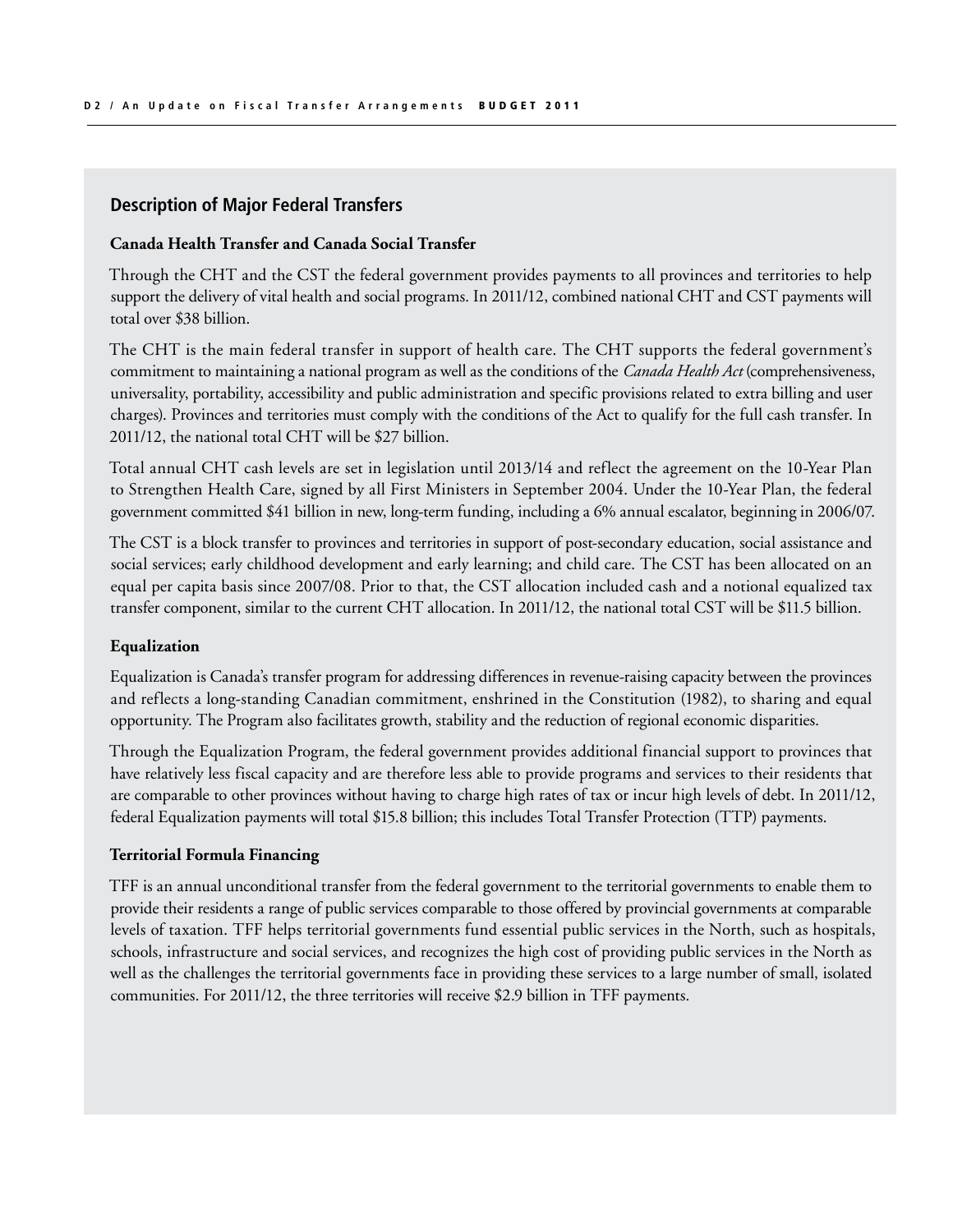The Organization for Economic Co-operation and Development (OECD), in a 2007 report titled "Fiscal Equalization in OECD Countries," provides support for the value of national equalization programs. The report notes that equalization programs assist with equity, by ensuring a balance between revenue-raising capacity and the cost of providing services across regions. The report also identified the importance of equalization programs in addressing fiscal "externalities" that may lead to labour and capital being inappropriately allocated across regions due to regional tax rates rather than in response to economic activity. Finally, it identified the "insurance" effect equalization provides against income or employment shocks that may be experienced in a particular region.

The chart titled "Sources of Provincial Government Fiscal Capacity, 2011/12" provides a snapshot of the differences in total potential revenue between the provinces after accounting for federal transfers. Even after including Equalization payments, which are designed to reduce the fiscal disparities among provinces by increasing the revenue of provinces that fall below an established standard, there remain large differences in per capita fiscal capacity among the provinces. This is particularly evident when natural resource capacity is taken into account, as differences in fiscal capacity are driven largely by the geographical distribution of non-renewable resources, including oil and natural gas.

Federal taxpayers in all provinces and territories contribute to the costs of providing major transfers. For example, Manitobans contribute through personal and corporate income taxes, the GST and other taxes and fees collected by the federal government. Manitoba also contributes when its businesses and citizens conduct business with companies based in other provinces and territories and these entities later pay tax. The contributions of Canadians are also used to cover the costs of other transfer arrangements to address shared priorities (see Appendix 1 for a discussion of other transfers).

# Sources of Provincial Government Fiscal Capacity, 2011/12



resource and non-resource revenue-raising capacity (i.e. fiscal capacity) as calculated under the Equalization Program, which determines the revenue a government would raise if it applied typical rates of taxation on the various revenue bases typically used by other provinces to raise revenues.

Source: Finance Canada

 $\frac{1}{2}$ The purpose of the Equalization Program was entrenched in the Canadian Constitution in 1982.

"36. (1) Without altering the legislative authority of Parliament or of the provincial legislatures, or the rights of any of them with respect to the exercise of their legislative authority, Parliament and the legislatures, together with the government of Canada and the provincial governments, are committed to

- (a) promoting equal opportunities for the well-being of Canadians;
- (b) furthering the economic development to reduce disparity in opportunities; and
- (c) providing essential public services of reasonable quality to all Canadians.

(2) Parliament and the government of Canada are committed to the principle of making equalization payments to ensure that provincial governments have sufficient revenues to provide reasonably comparable levels of public services at reasonably comparable levels of taxation."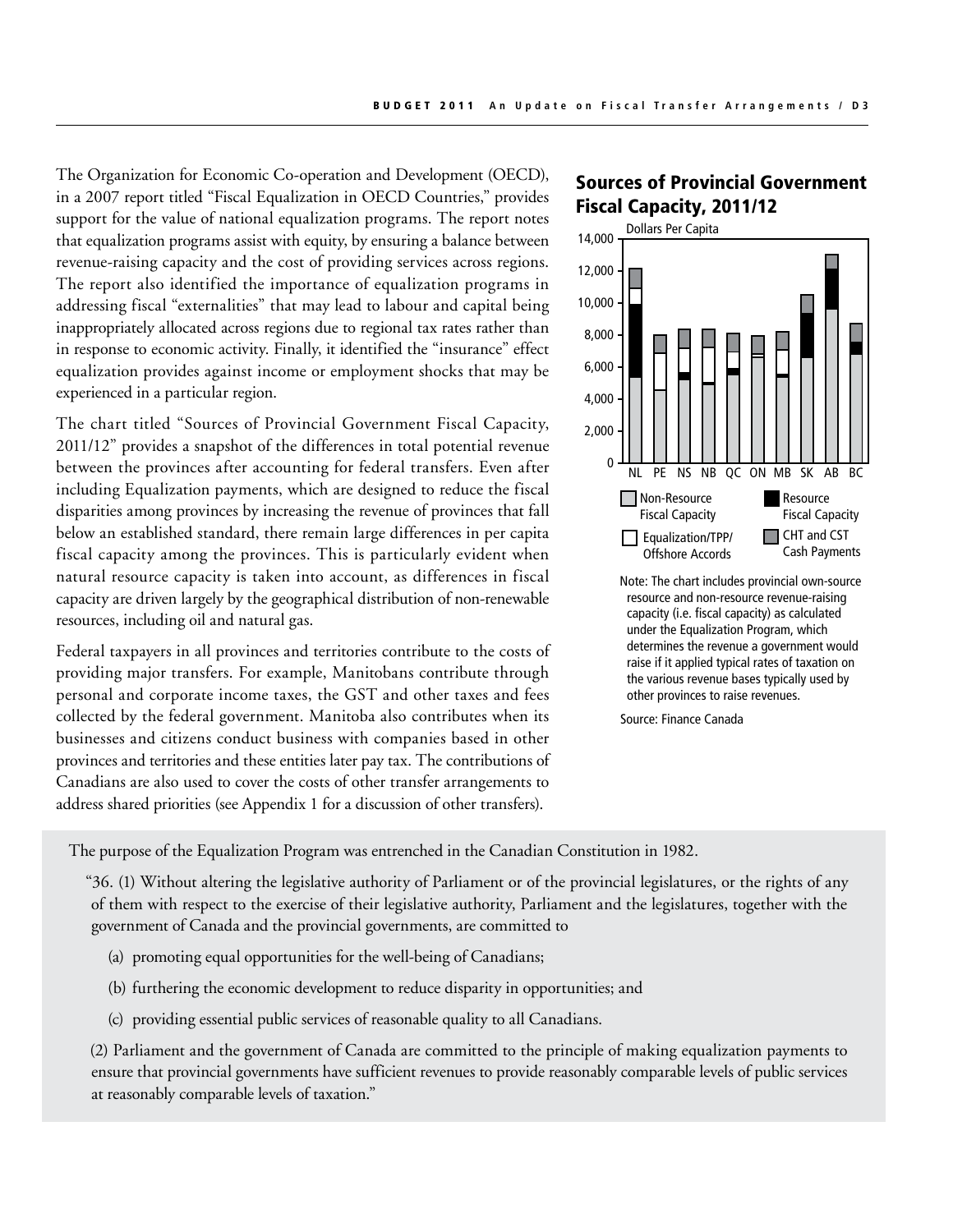#### **History of Transfer Arrangements**

Canada's Constitution sets out the responsibilities of the federal government and the provinces, including areas of spending and taxing powers. In the early 1900s, provincial expenditure obligations grew and provinces began to rely on progressive income taxation as a source of revenue that grew with the economy, although these taxes were applied differently across the country. During the Great Depression of the 1930s serious weaknesses in provincial finances were exposed, especially in provinces whose economies were hit hardest by the severe downturn. In response, the Government of Canada established the Rowell-Sirois Commission to examine fiscal federalism and make recommendations. The Commission " ... recommended that the federal government exclusively occupy the personal, corporate, and inheritance tax fields and in return should assume all provincial debt and provide what the commission called "national adjustments grants" to financially disadvantaged provinces."1

The commission's work was interrupted by World War II, and " ... in 1941 the provinces temporarily relinquished their access to personal, corporate, and inheritance taxes in recognition of the Government of Canada's need to occupy those tax fields to finance the war effort. In return, the provinces received grants from the federal government. This wartime experience moved the country into a system of federal-provincial fiscal interdependence – a system that has been central to Canadian federalism ever since."2 After the war, the federal government retained much of the income tax room vacated by the provinces, providing it with significant budgetary flexibility.

Throughout the 1950s and 1960s, the federal government promoted the introduction and expansion of national costshared health and social programs. The federal Equalization Program was established in 1957 to address fiscal disparities between the provinces. Provinces received an equalizing grant from the federal government if their per capita revenues from personal and corporate income taxes and inheritance taxes were less than what could be raised by the two richest provinces at the time. A further major reform and enhancement of Equalization took place in 1967.

In 1977, federal support for health and post-secondary education moved from equal cost-sharing to block funding with the introduction of Established Programs Financing (EPF). Federal support under EPF was provided in equal parts through a cash transfer and a notional equalized tax transfer. However, social assistance and social services programming remained cost-shared under the Canada Assistance Plan (CAP).

In 1996, EPF and CAP were merged into the Canada Health and Social Transfer (CHST), effectively ending the era of equal cost-shared federal support for provincial and territorial health and social programming. The CHT and the CST came into effect on April 1, 2004 when the CHST was split into two block transfers.

Transfer programs, including the Equalization Program, have undergone a number of changes since their inception and all provinces have received all forms of transfers, including Equalization, at one time or another. For example, Alberta was an early recipient of equalization and Ontario became a recipient in 2009/10.

In 2004, concerns about declining and unstable Equalization payments led the federal government to introduce the "New Framework for Equalization," which increased the size of the Program. At this time, the federal government also announced that it would undertake an "expert review" of Equalization. This review was to consider a number of issues related to the allocation of Equalization among provinces and the treatment of various revenue sources, including natural resources.

In 2006, the Expert Panel on Equalization and Territorial Formula Financing delivered its report to the federal Minister of Finance. The Expert Panel recommendations were ultimately accepted and formed the basis of the renewed and strengthened Equalization Program announced in federal Budget 2007. The strengthened program increased total payments to the provinces and followed the pattern of restoring adequacy that was initiated under the New Framework.

<sup>1</sup> Reconciling the Irreconcilable: Addressing Canada's Fiscal Imbalance, The Council of the Federation, Advisory Panel on Fiscal Imbalance (2006) (pages 22-23).

<sup>2</sup> ibid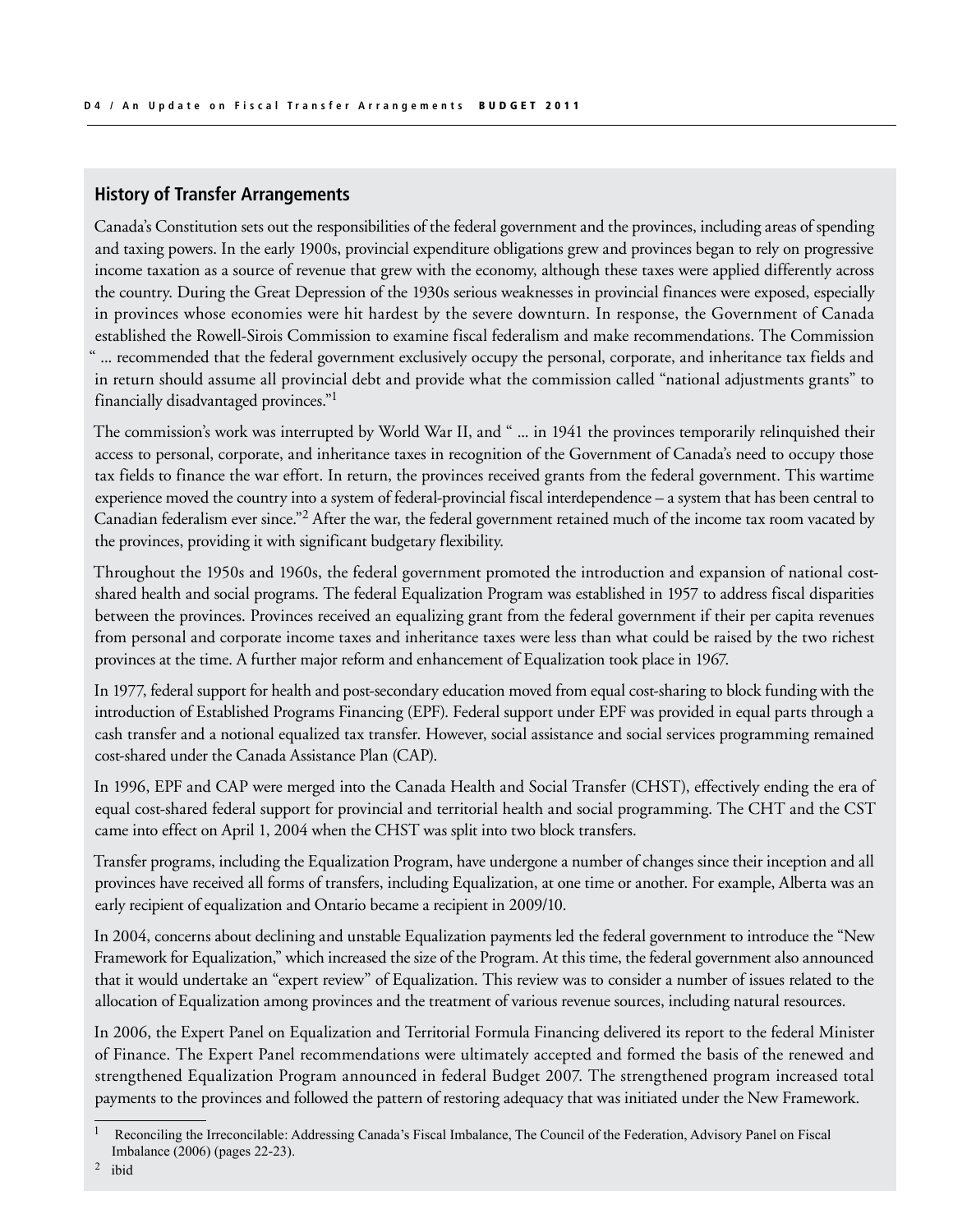## RECENT CHANGES TO MAJOR TRANSFER PROGRAMS

Formal renewals of Canada's federal transfer programs last occurred in 2004 for the CHT and in 2007 for the CST and the Equalization Program (See: History of Transfer Arrangements). However, since these formal renewals, a number of significant ad hoc changes have been implemented by the federal government.

Since 1999/2000 the greatest increases in major federal transfers have been to Ontario, Alberta and British Columbia. Manitoba's total transfers have increased 86% over the same period, below the national average increase of 116%.

The renewed Equalization Program implemented in 2007 was based on the recommendations of the federal Expert Panel on Equalization and Territorial Formula Financing, chaired by Al O'Brien, a former Alberta Finance Deputy Minister. The 2007 Equalization Program restored the 10-province standard for calculating Equalization and was widely accepted as a principled and more transparent approach to meeting the federal government's constitutional obligations.

In November 2008, after less than two years, the federal government announced changes to the renewed Program, which took effect in 2009/10. The key change was to limit growth in total payments to the provinces to the rate of growth in the national economy by imposing a ceiling or cap on the Program, despite the fact that the Expert Panel recommended against this approach. This approach has compromised the responsiveness and fairness of the Program because the total amount of Equalization distributed to provinces is no longer based completely on changes in provinces' fiscal capacities.

The impact of the cap on Equalization growth has been significant, reducing potential payments by over \$9 billion over the past two years compared to what would have been paid under the 2007 Program before the cap was implemented. However, in response to concerns raised by provinces, the federal government has provided total major transfer protection in 2010/11 and 2011/12 to ensure that no province receives less than it did in 2009/10 in combined CHT, CST and Equalization payments.

In addition to announcing changes to the Equalization Program, Federal Budget 2007 also announced the federal government's intention to adopt an equal per capita cash allocation for the CHT in 2014/15, as it did with the CST in 2007/08. The planned change will only benefit some provinces. Manitoba estimates that, without the "further protection" promised by the federal government in 2007, it could lose about \$35 to \$40 million per year as a result of this change.

## Major Federal Cash Transfers, Percentage Change from 1999/2000 to 2011/12



Source: Finance Canada

File: Federal\_Cash\_Transfers\_11.ai or territory is unduly affected by the move to equal per capita CHT support." (Page 361 of the 2007 federal Budget). Manitoba was pleased that the federal government made a commitment to protect provinces and territories affected by the proposed move to equal per capita CHT in 2014/15: "As with the CST, the Government will ensure that no province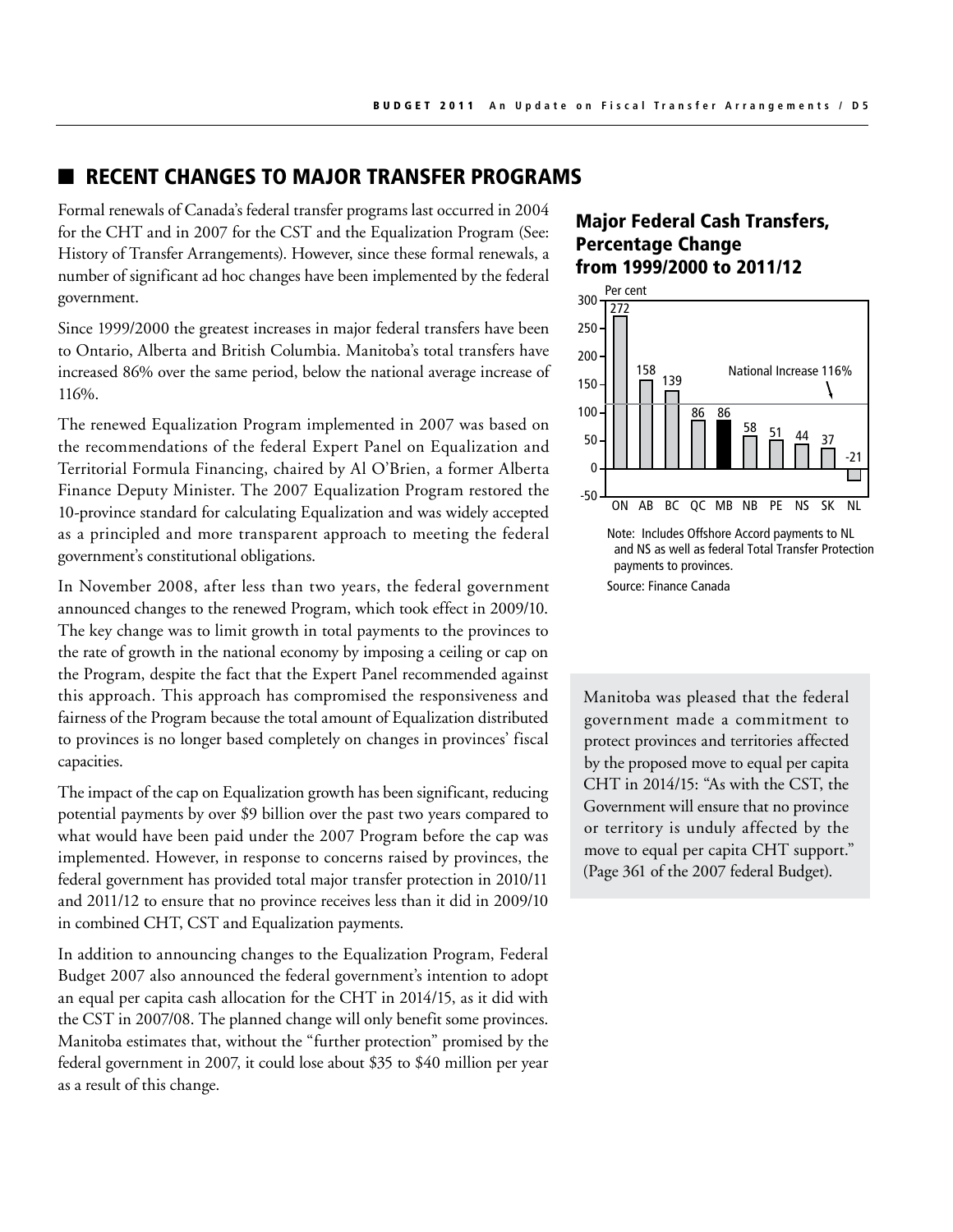#### **Current Approach for Calculating CHT Entitlements**

Under the existing federal formula, the CHT is allocated to provinces and territories on an equal per capita basis. Total support includes both cash and transferred tax point revenues. CHT cash is determined by subtracting each province's and territory's transferred tax revenue from its total equal per capita entitlement. To maintain fiscal fairness and ensure an equal per capita allocation, provinces that have higher per capita incomes and are better able to raise tax revenues, such as Alberta, receive lower amounts of per capita CHT cash than provinces and territories with less fiscal capacity (although the tax plus cash amount is the same). In contrast, non-Equalization-receiving provinces with a lower ability to raise tax revenues receive higher levels of per capita CHT cash (ex. Newfoundland and Labrador, Saskatchewan and British Columbia).

The transferred tax revenues were part of a 1977 federal/provincial/territorial fiscal arrangement EPF that notionally transferred federal personal and corporate "tax points" to the provinces and territories without increasing the net tax burden on taxpayers. The tax points are "equalized" to reflect the fact that tax points are worth more in some provinces and territories than others, as described above.

Total CST cash levels now grow by three per cent annually as a result of an automatic escalator introduced in 2009/10. Under an equal per capita allocation, annual growth in CST for individual provinces varies according to each province's relative population growth rate.

It is important to note that when these change occurred, the federal government increased the CST base by \$687 million to provide Ontario, Alberta and the Northwest Territories with the same CST per capita cash support as that of the other provinces and territories.

In recognition of the potential impact on all the provinces and territories, the federal government provided further protection by setting a payment floor that ensured no jurisdiction received less in future CHT or CST support relative to what they would have received in 2007/08 prior to the move to equal per capita CST cash (protection from changes resulting from the renewed Equalization Program were also included in the payment floor).

To date, the negative impact of the payment ceiling on the Equalization Program and the move to an equal per capita funding have been mitigated somewhat by federal transfer protection payments that prevent a province's combined major transfers (the CHT, CST and Equalization) from declining year over year. However, these payments do not protect against per capita declines in transfers – Manitoba's per capita major transfer levels declined 1.2% in 2010/11 and a further 0.8% in 2011/12.

In the absence of protection payments, total major federal transfers to Manitoba, Prince Edward Island, Nova Scotia, New Brunswick and Quebec would have fallen, in total, about \$1 billion in 2010/11 and 2011/12. In contrast, major federal transfers to Newfoundland and Labrador, Ontario, Saskatchewan, Alberta and British Columbia have increased a combined \$4.2 billion over those two years.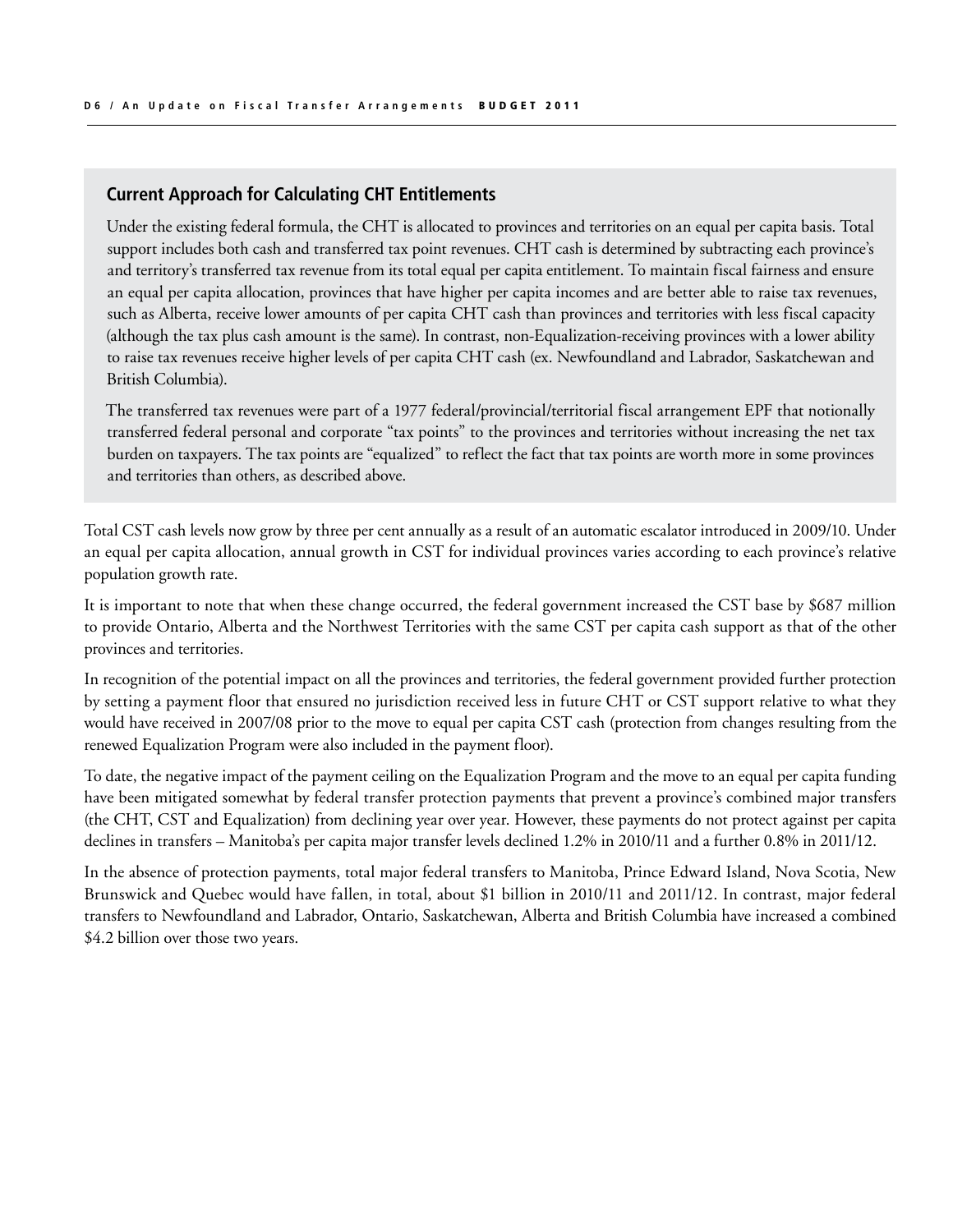# ■ LOOKING FORWARD

Provinces and territories are facing significant fiscal challenges in sustaining major social programming, including postsecondary education and the Canadian health care system. In the development of renewed federal/provincial/territorial transfer arrangements, it is crucial that any new approach provides adequate and appropriate levels of funding and that allocation models are both fair and principled. Manitoba will work constructively with its partners to achieve these goals.

Future fiscal arrangements must take into account the differences in fiscal capacity among the provinces. Provinces that are rich in non-renewable natural resources currently have greater fiscal capacity than the other provinces and most are expected

to benefit from increasing levels of major transfers under the current shift to per capita funding arrangements. If unaddressed, these disparities could impair the ability of some provinces to provide comparable levels of services to their citizens, as other provinces, at comparable tax rates.

Manitoba believes there must be a strong ongoing federal role in sharing the cost of providing services, including health care, to Canadians. The 10-Year Plan to Strengthen Health Care provided significant levels of new funding that has helped provinces and territories improve access and the quality of care for all Canadians. It will be extremely important to maintain this kind of commitment in future arrangements.

Looking forward to the renewal of the major transfer arrangements in 2014, Manitoba believes that Equalization, as potentially the only remaining major national program that addresses differences in provincial revenueraising capacities, will be an even more important feature of our Canadian federation. In this renewal process all governments should be guided by clear principles and objectives in developing new fiscal arrangements. Manitoba, under successive governments, has long promoted the need for a sound and comprehensive approach to fiscal arrangements, including the need for a principles-based Equalization Program, and will continue to do so in the future.

During the Council of the Federation meeting held in Winnipeg in August 2010, Canada's Premiers reached an important consensus that will help guide the renewal process. They agreed that: "Ongoing, stable and predictable federal transfers are necessary to sustain economic growth. Premiers support the federal government's commitment to protect major transfers to other levels of government in support of health care, social services and equalization. Premiers encourage the federal government to work with the provinces and territories in renewing these arrangements which are due to expire in 2014."

**Council of the Federation (2010) communique "Premiers Working to Sustain Economic Recovery"**